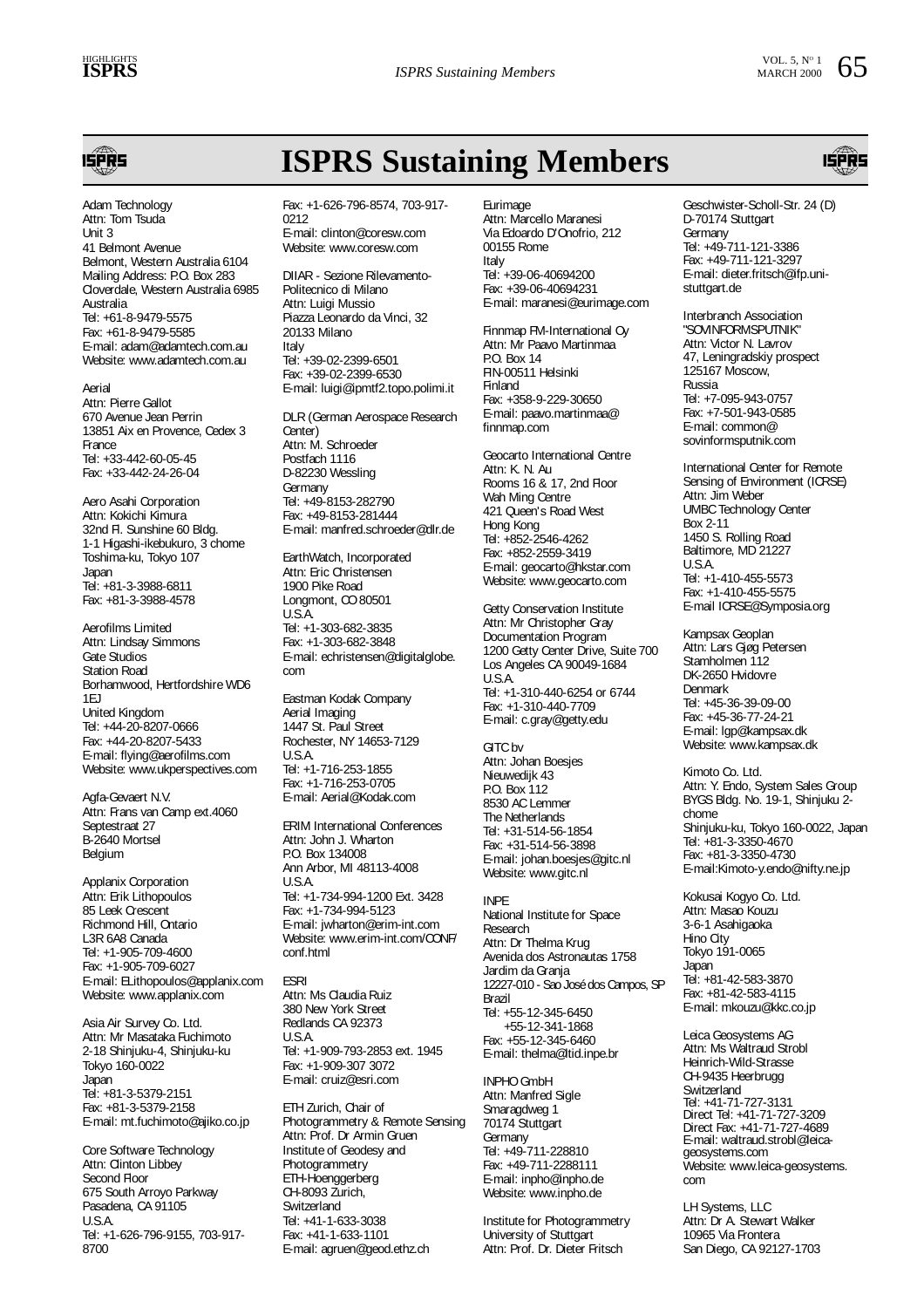

U.S.A. Tel: +1-858-675-3335 x 112 Fax: + 1-858-675-3345 E-mail: walker@lh-systems.com Website: www.lh-systems.com

Lockheed Martin Corporation Management & Data Systems Attn: John Baran P.O. Box 8048-13E18 Philadelphia, PA 19101 U.S.A. Tel: +1-610-531-6000 Fax: +1-610-962-2153

MATRA Systèmes & Information Attn: Yves Lafevillade 6 rue Dewoitine, BP 14 F-78142 Vélizy France Tel: +33-1-34 63 76 01 Fax: +33-1-34 63 74 44 Website: www.matra.msi.fr

National Remote Sensing Agency Attn: ABSV Prasada Rao Librarian Department of Space, Government of India Balanagar, Hyderabad - 500 037 India Fax: + 91-40-3078648 E-mail: library@nrsa.gov.in

Open GIS Consortium, Inc. Attn: Lance McKee 35 Main Street, Suite 5 Wayland, MA 01778 U.S.A. Tel: +1-508-655-5858 Fax: +1-508-655-2237 E-mail: lmckee@opengis.org Website: www.opengis.org

PASCO Corporation Att:Shigeaki Yomoda Technology Development **Department** 



No.1-1-2, Higashiyama,Meguro-ku, Tokyo, 153-0043 Japan Tel:+81-3-3715-1538 Fax:+81-3-3715-6612 E-mail Shigeaki\_Yomoda@pasco. co.jp **RACURS** Attn: Alexander Chekurin Commercial Director Ul Myasnitskaya 40-6 Office 605, Racurs 101000 Moscow Russia Tel: +7-095-928-2001 Fax: +7-095-928-6118 E-mail: racurs@mtu-net.ru Website: opensys.ire.ras.ru/racurs

Remote Sensing Centre of General Department of Land Administration (GDLA) of Vietnam Attn: Dr To Quang Thinh, Director Lang Thuong - Dong Da Hanoi Vietnam Tel/Fax: +84-4-8350728 E-mail: nguyenquockhanh@ yahoo.com

Sensor Systems, Inc. Attn: Wes Sullivan 103A Carpenter Drive Sterling, VA 20165 U.S.A. Tel: +1-703-437-7651 Fax: +1-703-437-0039 E-mail: wes.sullivan@sensor.com

Siscam srl Attn: Ing. Giancarlo Capanni Piazzale Donatello, 2 50132 Florence Italy

Tel: +39-055-2476020 Fax: +39-055-2347760 E-mail: siscam@siscam.it

Space Imaging 12076 Grant St. Thornton, CO 80241 - 3102 U.S.A. Tel: +1-303-254-2000 Fax: +1-303-254-2215

SPOT Image Attn: Jacques Mouysset 5 rue des Satellites BP 4359 31030 Toulouse Cedex 4 France Tel: +33-5-6219-4040 Fax: +33-5-6219-4011

Stora Enso Forest Consulting Oy Ltd Kuparintie 47 55100 Imatra Finland Tel: +358 (0) 2046 121 Fax: +358 (0) 2046 24960 Website: www.storaenso.com/sefd

**StorageTek** Attn: Ms Cathy Williams Storage Technology Corporation 2270 South 88th Street Louisville, Colorado 80028-0001 U.S.A. Tel: +1-303-661-2622 Fax: +1-303-661-6221 E-mail: WilliCK@Louisville.Stortek. com

Survey & Development Services Ltd Attn: Mr John McCreadie 3 Hope Street, Bo'Ness West Lothian, EH51 0AA Scotland U. K. Tel: +44-1506-518-000 Fax: +44-1506-517-777 E-mail: jem@sds.co.uk

TopEye AB Attn: Hakan Sterner P.L. 2005

**Welcome to new ISPRS Sustaining Members** • Sensor Systems, Inc. •

S-423 73 Save Sweden Tel: +46-31-926-005 Fax: +46-31-926-621 E-mail: hakan@topeye.com Department of Geomatic Engineering, UCL, London

Attn: Ian Dowman University College London Gower Street London WC1E 6BT U.K. Tel: +44-171-380-7226 Fax: +44-171-380-0453 E-mail: idowman@ge.ucl.ac.uk School of Geomatic Engineering,

UNSW, Attn: John Trinder The University of New South Wales Sydney NSW 2052 Australia Tel: +61-2-9385-4197 Fax: +61-2-9313-7493 E-mail: j.trinder@unsw.edu.au

Z/I Imaging Corporation 301 Cochran Road, Suite 9 Huntsville, AL 35824 Attn: Philip F. Kern U.S.A. Tel: +1-256-730-1827 Fax: +1-256-730-6708 E-mail: pfkern@ziimaging.com

Z/I Imaging GmbH Attn: Mr Rudolf Spiller, CEO P.O. Box 1106 D-73442 Oberkochen Germany Tel: +49-7364-20-3310 Fax: +49-7364-20-2929 E-mail: r.spiller@zeiss.de



## **Profile of New Sustaining Members**

## **Sensor Systems, Inc**

Sensor Systems Inc. is a leading-edge designer of commercial software products for image visualisation and analysis. Working with the world's most advanced remote sensing technologies, Sensor Systems has provided superior imaging solutions to the US Government and commercial industry since 1993. To sustain its growth production line and respond to an increasingly diverse customer base, Sensor Systems has assembled a world class team of technologists in the fields of commercial software development, remote sensing, applied math, geographic information systems, photogrammetry, signal processing, medical imaging, and image visualisation.

#### **Remote Sensing**

RemoteView image visualisation products are used daily

by government and commercial installations around the world for their most demanding operational requirements. The combination of high speed high capacity processing on a wide range of formats, combined with a robust set of image visualisation tools, has made RemoteView Professional the premier application for the exploitation of high-resolution satellite and airborne imagery.

RemoteView is specifically designed to display the new high-resolution commercial satellite data from sensors launched by EarthWatch, Orbimage and SpaceImaging. The availability of high quality images of the earth's surface at a ground resolution of one metre with unparalleled positional accuracy and high revisit times, makes high capacity visualisation applications critical to image analysis in the 21st century. RemoteView provides an extensive range of features and capabilities that merge the technologies of raster and vector based geographic